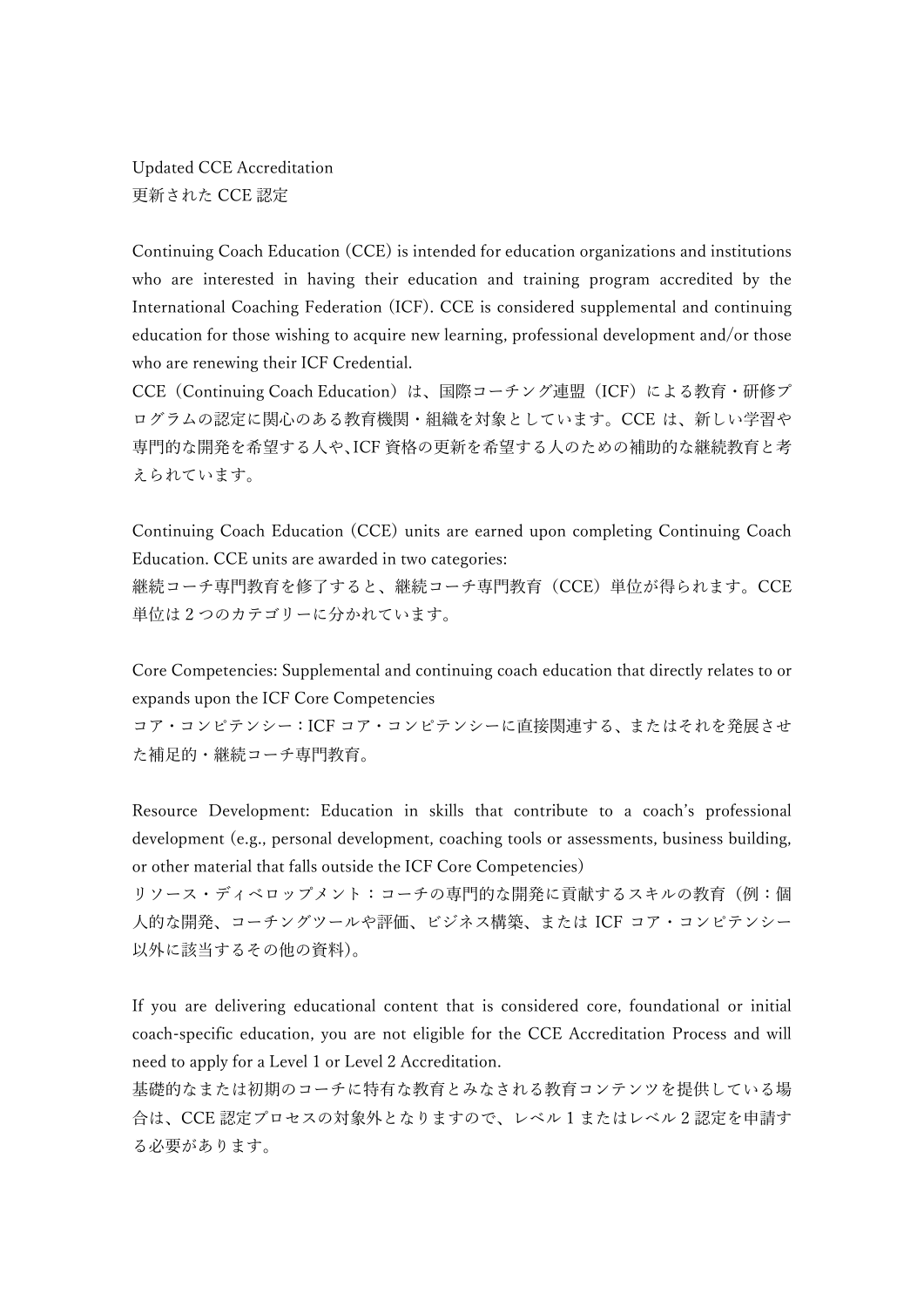Review Level 1 Accreditation レベル 1 認定について

Review Level 2 Accreditation レベル 2 認定について

Because CCE accreditations are designed for supplemental and continuing education for those wishing to acquire new learning and professional development, no singular program may exceed 40 clock hours. However, multiple segments of 40 hours may be linked as a progressive continuing education development path.

CCE の認定は、新たな学習や専門的能力の開発を希望する人のための補完的・継続的な教 育を目的としているため、1 つのプログラムが 40 時間を超えることはできません。ただし、 40 時間の複数のセグメントを連結して、段階的な継続コーチ専門教育の開発パスとするこ とは可能です。

If you are delivering educational content that only qualifies as Resource Development CCE (education in personal development, coaching assessments or tools, business building, or other material that falls outside of the ICF Core Competencies), you are not eligible for the CCE Accreditation Process. You will not be granted the same privileges as an officially accredited CCE provider (i.e. permission to use CCE logo and a listing on ICF Education Search Service.)

リソース・ディベロップメント CCE としての資格のみの教育コンテンツ(自己啓発、コー チング評価やツール、ビジネス構築、その他 ICF コア・コンピテンシー以外の教材)を配 信している場合は、CCE 認定プロセスを受けることはできません。正式に認定された CCE プロバイダーと同等の権限は与えられません (CCE ロゴの使用許可や ICF Education Search Service への掲載など)。

You may award RD CCE units via your own certificate, letter or email on letterhead with participant name, name of the event/class, date, and number of hours completed.

リソース・ディベロップメント CCE 単位は、参加者の名前、イベント/クラスの名前、日 付、完了した時間数を記載したレターヘッドを使用した独自の証明書、手紙、または電子 メールによって授与することができます。

Review ICF Core Competencies

ICF コア・コンピテンシーのレビュー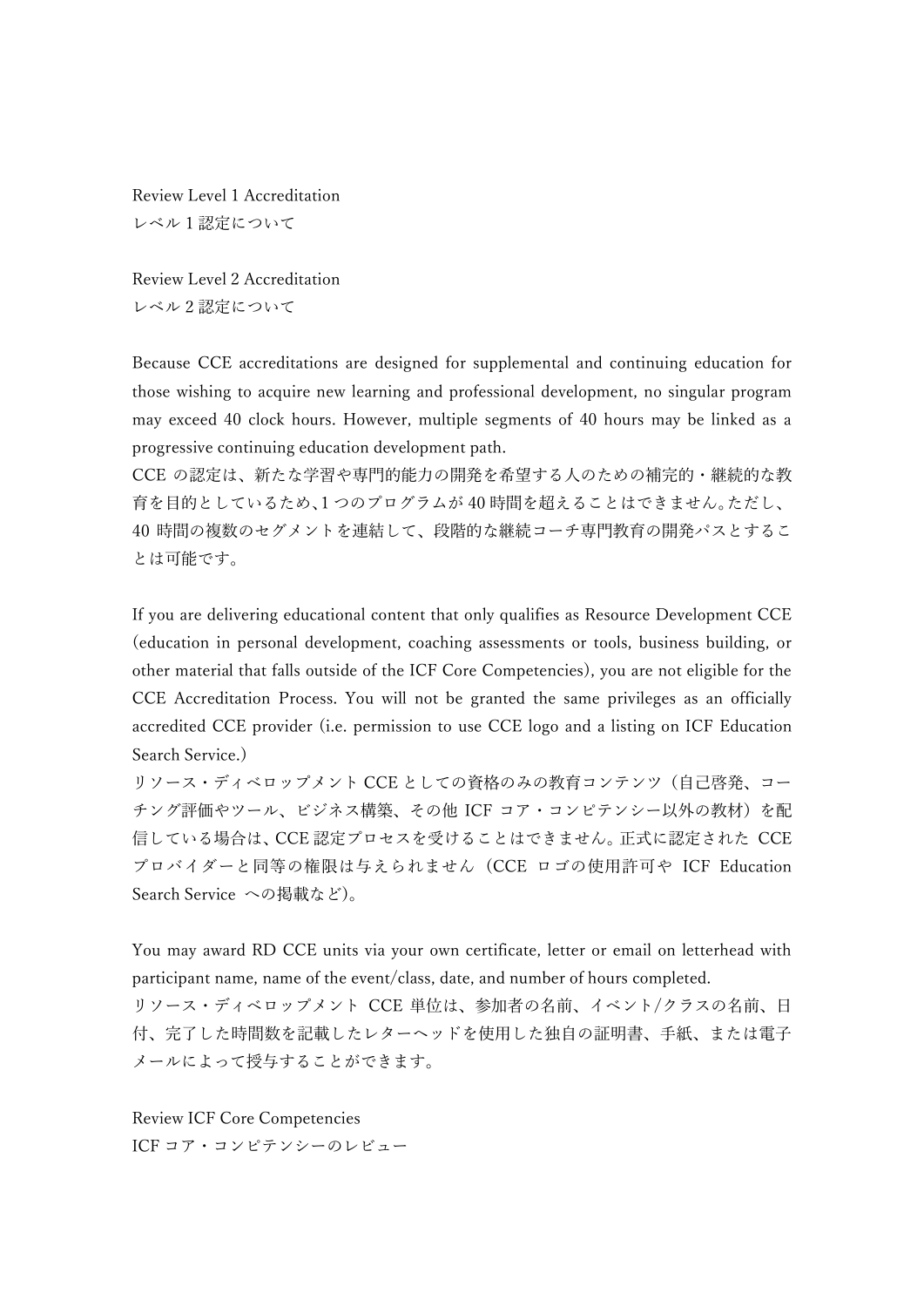CCE accreditation application fees are non-refundable and do not guarantee accreditation approval. CCE accreditation is valid for one calendar year.

CCE 認定申請料は返金不可で、認定の承認を保証するものではありません。CCE 認定の有 効期間は 1 年です。

Updated CCE Submission Information 更新された CCE 申請情報

Applications under the updated CCE Accreditation requirements will be available January 10, 2022, at 12:00 Noon EST (New York). Applications submitted via email will not be accepted. If you would like to submit a CCE Accreditation application under the current standards and requirements, please visit the Legacy Accreditations page.

更新された CCE 認定要件に基づく申請書は、2022 年 1 月 10 日正午(米国東部時間)12:00 (ニューヨーク)に公開されます。電子メールで提出された申請書は受け付けられません。 現行の基準と要件に基づく CCE 認定申請書の提出をご希 望の場合は、 Legacy Accreditations のページをご覧ください。

Legacy Accreditations レガシー認定

Updated Application Requirements 更新された申請要件

Organization Information 組織情報

Organization Details: Name of organization, mailing address, website, and telephone number.

組織の詳細。組織名、郵送先住所、ウェブサイト、電話番号。

Organization Description: Brief description of the organization that is delivering the education and training program. Keep in mind this information will be used for ICF review and will also be posted to the Education Search Service (ESS) for prospective participants. 組織の説明:教育や研修プログラムを提供している組織の簡単な説明。この情報は ICF の 審査のために使用され、参加希望者のために教育検索サービス(ESS)にも掲載されること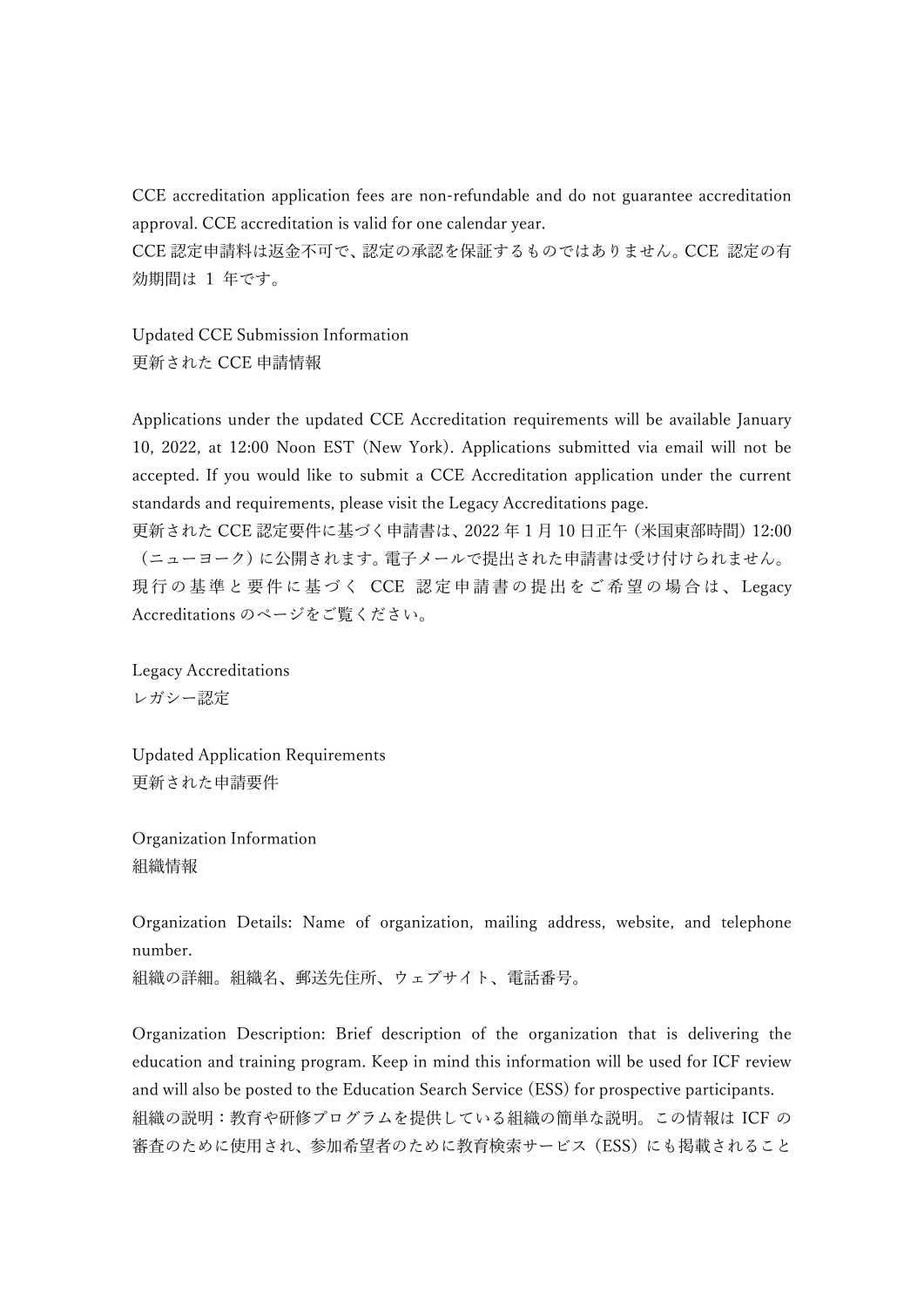に留意してください。

Contact Information: Contact information for the ICF application contact. This person, and only this person, will be contacted by ICF regarding the application process. This person agrees to ensure that the organization adheres to all CCE Accreditation criteria, ICF Coaching Education Accreditation Code of Conduct, and the ICF Code of Ethics. 連絡先情報:ICF 申請担当者の連絡先情報。この担当者は、申請プロセスに関して ICF か ら連絡を受けることになり、この担当者のみが連絡を受けます。この担当者は、組織がす べての CCE 認定基準、ICF コーチング教育認定行動規範、ICF 倫理綱領を遵守することに 同意します。

Program Description and Delivery Method プログラムの内容と提供方法

Please provide a brief description of the program being offered and the delivery method in which they are offered. You may choose one of the following options: 提供されるプログラムの簡単な説明と、提供方法を記入してください。以下のいずれかを 選択してください。

Synchronous Learning (SL) refers to a learning environment allowing synchronous (real-time) interactions between faculty and participants. This may include time spent in direct instruction, real-time discussions, observation and feedback or practice coaching sessions, and mentoring participants. SL CCE may be delivered live via lecture, telephone conference, or webinar.

同期学習(SL)とは、教員と参加者が同期的(リアルタイム)に交流できる学習環境のこ とです。これには、直接指導、リアルタイムのディスカッション、観察とフィードバック または実践コーチングセッション、参加者の指導などに費やす時間が含まれます。SL CCE は、講義、電話会議、ウェビナーなどで行われます。

Asynchronous Learning (AL) refers to a learning environment outside of real-time interaction between faculty and participants. These may include outside reading, writing, research, journaling, and various other activities that may occur outside of the synchronous setting. For the first time in ICF history, CCE education and training programs that offer 100% of their program in AL, will be qualified to submit a CCE application.

非同期学習(AL)とは、教員と受講者がリアルタイムでやりとりする以外の学習環境を指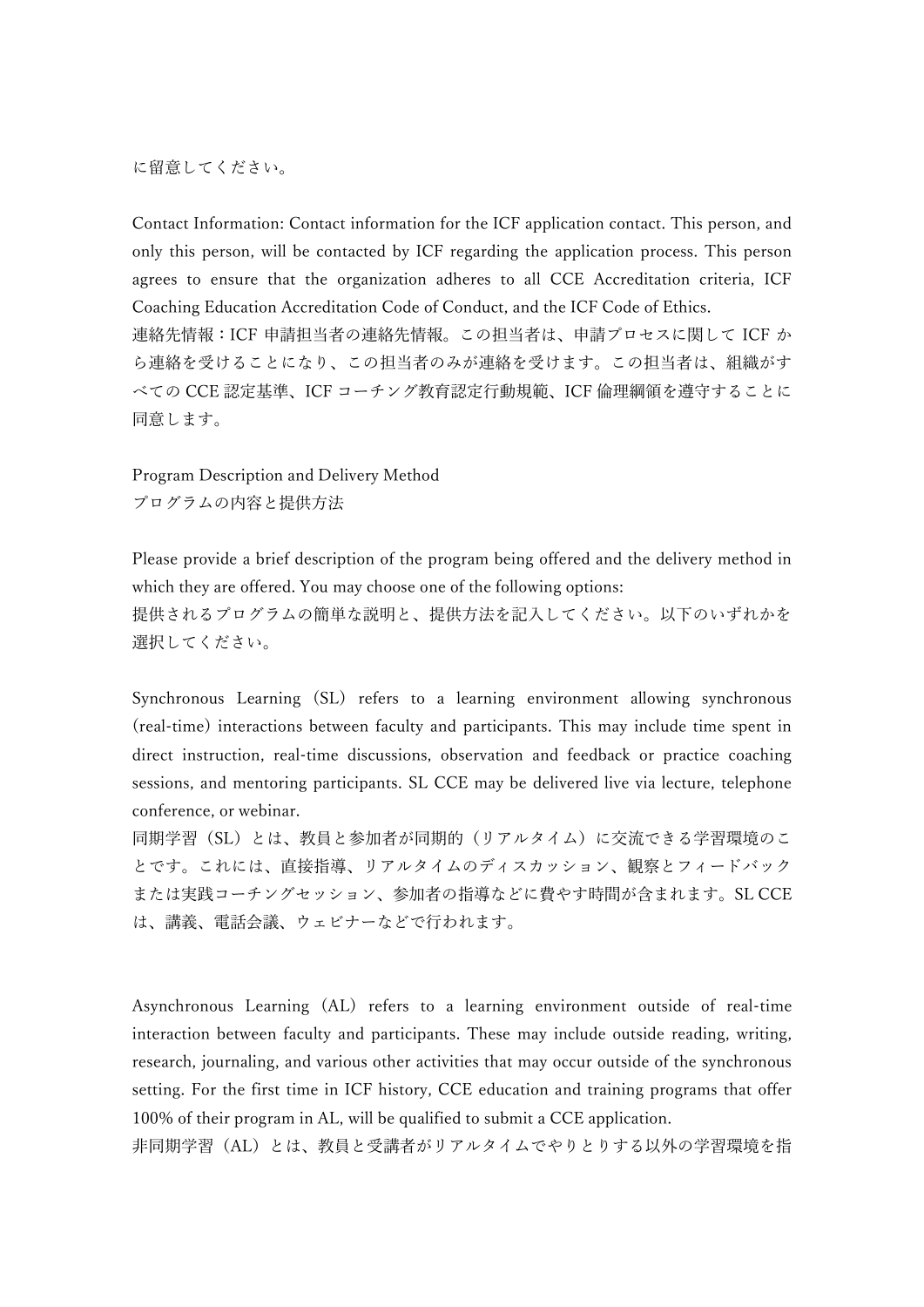します。これには、外での読書、執筆、研究、ジャーナリング、その他の様々な活動が含 まれ、同期的な環境の外で行われることがあります。ICF の歴史上初めて、プログラムの 100%を AL で提供する CCE 教育・研修プログラムが、CCE 申請書の提出資格を得ること になりました。

Verification of Learning 学習の検証

The ICF will require a robust verification of Asynchronous Learning (AL); proof of a verification model must be demonstrated within the CCE application. Examples of Verification of Learning include, but are not limited to:

ICF は、非同期学習 (AL) をしっかりと検証することを要求します。検証モデルの証明は、 CCE 申請書の中で示されなければなりません。検証モデルの証明は、CCE 申請書の中で示 されなければならない。学習の検証の例としては、以下のものがあります。

Triad/Fishbowl- Participant will demonstrate technique presented in AL (practice with instructor present)

トライアド/フィッシュボール - 参加者が AL で提示された技術を実演する(インストラク ターが同席している状態で練習する)。

Testing- Participant will complete a written exam in which AL is verified in some capacity by instructor/organization. An example of the test must be available and uploaded in the application

試験 - 参加者は、インストラクター/組織によって AL が何らかの形で検証される筆記試 験を受ける。テストの例を用意し、アプリケーションにアップロードする必要があります。

Journaling or Paper- Participant will create a piece of work that summarizes/expands upon AL, which will be submitted to instructor(s) for approval. Criteria for acceptable submission must be outlined for ICF Accreditation Coordinator

ジャーナリングまたは論文 - 参加者は、AL を要約/発展させた作品を作成し、講師に提出 して承認を得ます。提出を許可するための基準を ICF 認定コーディネーターに説明する必 要があります。

Other- CCE applicants will be given an opportunity to create and outline a verification model that ensures demonstrated learning of the AL material within the application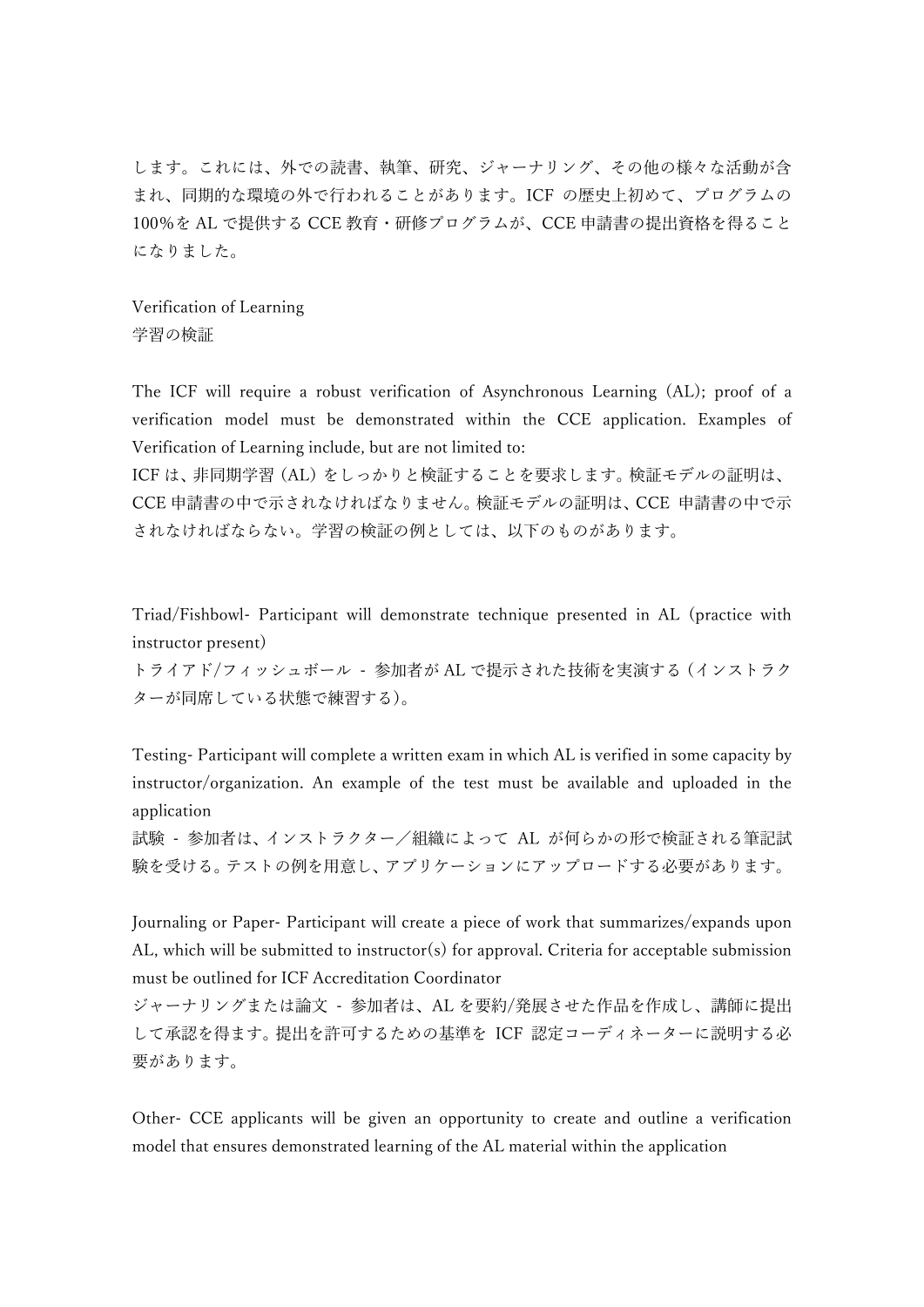A documented demonstration of learning is required Validity of these methods will be decided on a case-by-case basis; acceptance of the model is at the Accreditation Coordinator's discretion その他 - CCE 申請者は、アプリケーション内の AL 資料の学習を証明する検証モデルを 作成し、その概要を説明する機会が与えられます。 学習したことを文書で証明することが求められます。 これらの方法の妥当性はケースバイケースで決定され、モデルの受け入れは認定コーディ ネーターの判断によります。

Required Details 必要事項

Please provide the following details: 以下の詳細を記入してください。

Language(s) in which your education program is delivered 教育プログラムが提供されている言語(s)

Target audience for your organization 組織の対象者

Learning objectives (i.e., what participants will learn from your education program) 学習目的(参加者が教育プログラムから何を学ぶかなど)

Requirement's participants must meet to receive a certificate of completion 参加者が修了証を受け取るために満たすべき要件

How participant attendance is monitored 参加者の出席状況を確認する方法

Location(s) and date(s) the education and training will be delivered 教育・研修を実施する場所と日時

Course Materials コース資料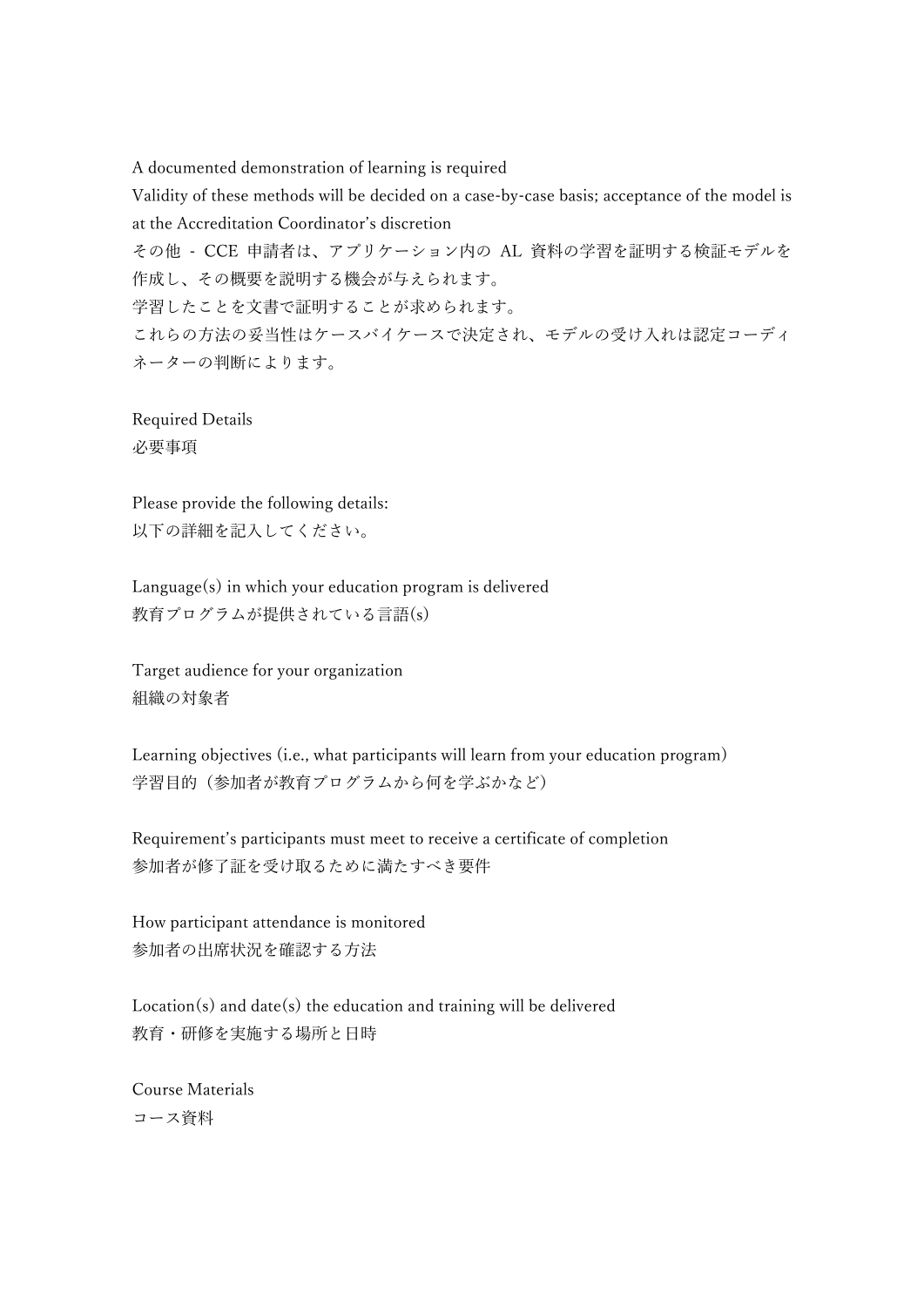Course materials must be uploaded with the CCE Accreditation Application. Please submit at least one of the following:

コース資料は、CCE 認定申請書とともにアップロードする必要があります。以下のうち少 なくとも 1 つを提出してください。

Course materials (participant or instructor's manual, handouts, PowerPoints, or any other materials for your course)

コース資料(参加者または講師用のマニュアル、配布資料、パワーポイント、その他コー スのためのあらゆる資料)

Promotional materials (fliers, brochures, or any other marketing pieces for your course) プロモーション資料(チラシ、パンフレットなど、コースのマーケティング資料)

Course materials may be submitted in the following file formats: .pdf, .doc, .docx, .xls, .csv, .txt, .rtf, .html, .zip, .mp3, .wma, .mpg, .flv, .avi, .jpg, .jpe g, .png, .gif, .xlsx.

コ ー ス 資 料 は 、 以 下 の フ ァ イ ル 形 式 で 提 出 で き ま す。.pdf、.doc、.docx、.xls、.csv、.txt、.rtf、.html、.zip、.mp3、.wma、.mpg、.flv、.avi 、.jpg、.jpeg、.png、.gif、.xlsx。

Required Consent 必要な同意書

Detailed statements of agreement, compliance and limitation, duty to notify and payment agreements are included in the sample application and online CCE accreditation application. Applicants must consent to these agreements as part of the application process.

同意書、遵守事項及び制限事項、通知義務、支払同意書の詳細は、サンプル申請書及びオ ンライン CCE 認定申請書に含まれています。申請者は、申請手続きの一環として、これら の契約に同意する必要があります。

Application Fees 申請料金

1-3 Contact Hours \$150 USD review fee 1~3 時間